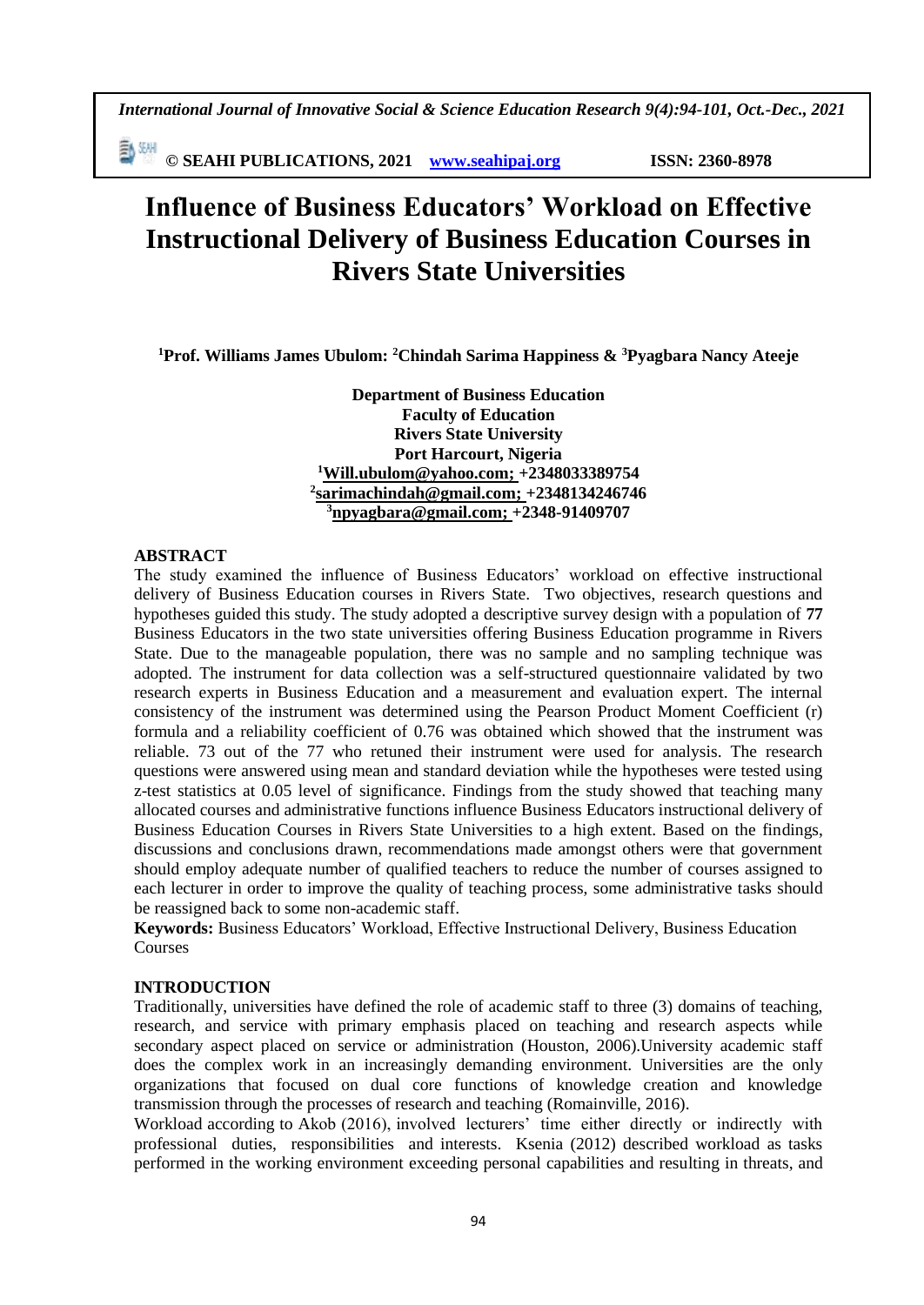the reactions of nervousness, anxiety, frustration, pressing, or annoyance. Such reactions would change the physical and mental conditions of a normal person as well as the behaviour in carrying out the assigned tasks in an organization.

This is paramount because a Business Educators has professional knowledge that is gained through formal preparation and experience. The process of lecturing includes teaching, examining student's performance, laboratory supervision of experiments carried out by students, and supervision of student's research. Participating in continuing education courses is also included when these are organized as part of the activities of the University. They are also required to be involved in lectures, research and community service. These processes must be free of discriminatory practices and should contribute to the holistic development of students.

Business Educators' workload is expressed in terms of curriculum organization, lesson note preparation, learners' engagement in curriculum instructions, continuous assessment and class management. Business Educators' instructional workload is directly measured by the total number of teachers that are available in the system against the number of students that are taught, the number of scripts that are marked, and other responsibilities considered worthwhile by the school principal that are regularly or occasionally assigned to teachers.

For effective educational goal attainment, Business Education needs to be taught with effective strategies in order to attain the required goals. Effective strategies are very crucial in teaching and learning Business Education at tertiary level. Effective instructional delivery refers to the interaction among students, the teacher, the content, and the knowledge, skills, dispositions students will need for learning and collaborating with others in a diverse society and rapidly changing world.

It is necessary therefore for the universities head to work out the most efficient method in assigning workloads that will enable the teachers put in their best towards achieving the desired output/ result. Effective management of teachers' workload is necessary because teachers, first and foremost must be seen from the angle of humans who have emotions and can be stressed, depressed, agitated and get bored if overworked.

#### **Concept of Business Educator's Workload**

A Business Educator is a person who is capable of imparting knowledge and shaping the youths to the wider scope of knowledge. A business educator is someone who has undergone through the field of study at the college or University level. A business educator is capable of creating behavioural change in terms of cognitive, psychomotor as well as affective domain.

Workload is referring to the amount of work that has to be done by a particular person or organization (Nwikina & Nwanekezi, 2010). Teachers' workload can be considered quantitatively and qualitatively. Ksenia (2012) described workload as tasks performed in the working environment exceeding personal capabilities and resulting in threats, and the reactions of nervousness, anxiety, frustration, pressing, or annoyance. Such reactions would change the physical and mental conditions of a normal person as well as the behaviour in carrying out the assigned tasks in an organization. Marina (2012) considered workload as role overload/personal work extended from single item to multiple duties, and the risk of overload resulted in emotional exhaustion of employees, delaying work, low team spirit, and not obeying rules, which could have negative impact on the overall organization performance.

These prevailing conditions would definitely show a negative influence on the instructional quality in schools, which may translate into poor attitudes and values, and low performance of students in Business Education course in Rivers State Universities. Angela, Damian and Graham (2018) expressed worry over the high rate of poor academic Degrees obtained by students on graduation. Gallego, Geogantziz, Montaner and Amaral (2012) revealed that the quality of teaching of lecturers is negatively affected by administrative duties. This may arise because many of these duties do not entail a compensating reduction in teaching load.

#### **Concept of Instructional Delivery**

The term instructional is described by the Oxford Advanced Learner Dictionary 8<sup>th</sup> Edition by Hornby (2015) as an adjective derived from the concept of instruction and it connotes when someone teaches people something. An instruction has been defined as the last phase of curriculum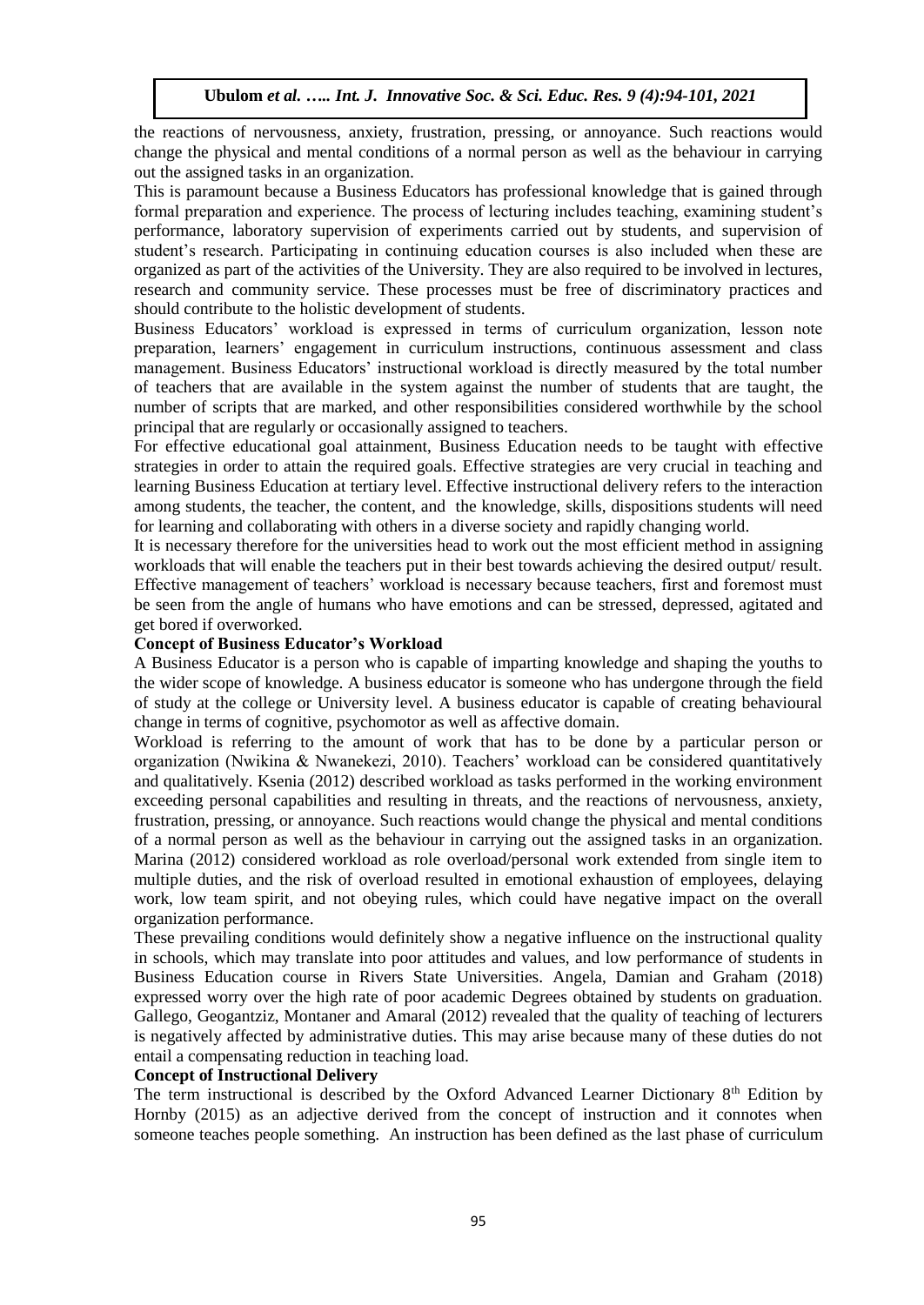implementation. This means that when instruction is given in this way, it is meant towards curriculum showing that it is an act of implementation.

Jeremiah and Alamina (2017) described instruction as all activities engaged in by the teacher with the aim of facilitating change in learner behaviour using different kinds of delivery attempts. The ability of the teacher to transmit appropriate information, skills, values, belief and morals to his or her recipients (learner) is termed instructional delivery. Thus, the means of delivering valuable information that is lesson contents to learners is of great importance (Ndukwe, 2018). Amesi and Akpomi (2013) posited that the teacher (Business Educator) who is a distributor of knowledge is expected to know the process of designing and using teaching strategies and materials for instructional delivery of lesson contents. The need to adopt various instructional approaches is for effective instructional delivery of lesson contents in Business Education programme. Business Educators are required to focus on the curriculum content, the primary experience, knowledge of the students, learners' interest, students learning style, and the developmental level of the learners.

According to Martin (2012), the process of lecturing includes teaching, examining students' performance, laboratory supervision of experiments carried out by students, and supervision of student's research. Given all the activities involved in lecturing, one would expect that lecturers would be saddled with few courses to ensure efficiency in teaching. However, this is not the case as lecturers take several courses in programmes at a given time in the university. Participating in continuing education courses is also included when these are organized as part of the activities of the University.

### **Concept of Business Education Courses**

Godpower (2017) in Okiridu & Godpower, 2020), assert that Business Education Courses help in building skills, knowledge, ethics, values and attitude that will help an individual to be able to face life challenges around them and function effectively as an entrepreneur, professional teachers and function as operators in organizations such as: Accountants, Managers, Marketers, Secretaries etc. Business Education courses teaches students how to be discipline, manage resources and maximize their potential, develop their skills, improve their performance and become abreast with modern technologies.

Ubulom and Dambo (2016) maintained that Business Education is an aspect of the education is an aspect of the educational programme designed to provide an individual with the needed business and vocational attitudes, understanding, knowledge and skills. Godfrey (2016) postulated that Business Education is a programme of instruction which consists of two parts; Office education, a vocational programme of office careers through initial, refresher and upgrading education and the other as General Business Education, a programme to provide students with information and competences which are needed by all in managing personal business affairs and in using the services of the business. Business Education deals with empowerment necessary to meet business challenges in a dynamic business world or society. It offers recipients the ability to cope with emerging changes in education, and in business where the person is expected to manifest all the skills acquired while in training. Therefore, Business Education is planned for training and developing recipients to expose them in the field of business, and as a professional, consequently, expanding the way for imparting competences for economic development of the society (Henry, 2013).

### **Statement of Problem**

There seems to be ineffectiveness in instructional delivery of Business Education courses. Students complain of lecturers' lateness, being absent in class, inability to finish course outline and also students' continuous failure of courses. What could be the problem? The researcher has observed overtime that Business Educator's academic project supervision of large number of both undergraduate and post graduate students, teaching many allocated courses in a semester, carrying out administrative functions , teaching practice supervision , attending several meetings , coordinating programmes and continuous research and writing of books could be attributed to too much workload on the part of Business Educators', That being so, the researchers felt that there is need to investigate the extent this workload influences effective instructional delivery of Business Education Courses in Rivers State Universities and empirically document the fact in other to profound solution to the problem.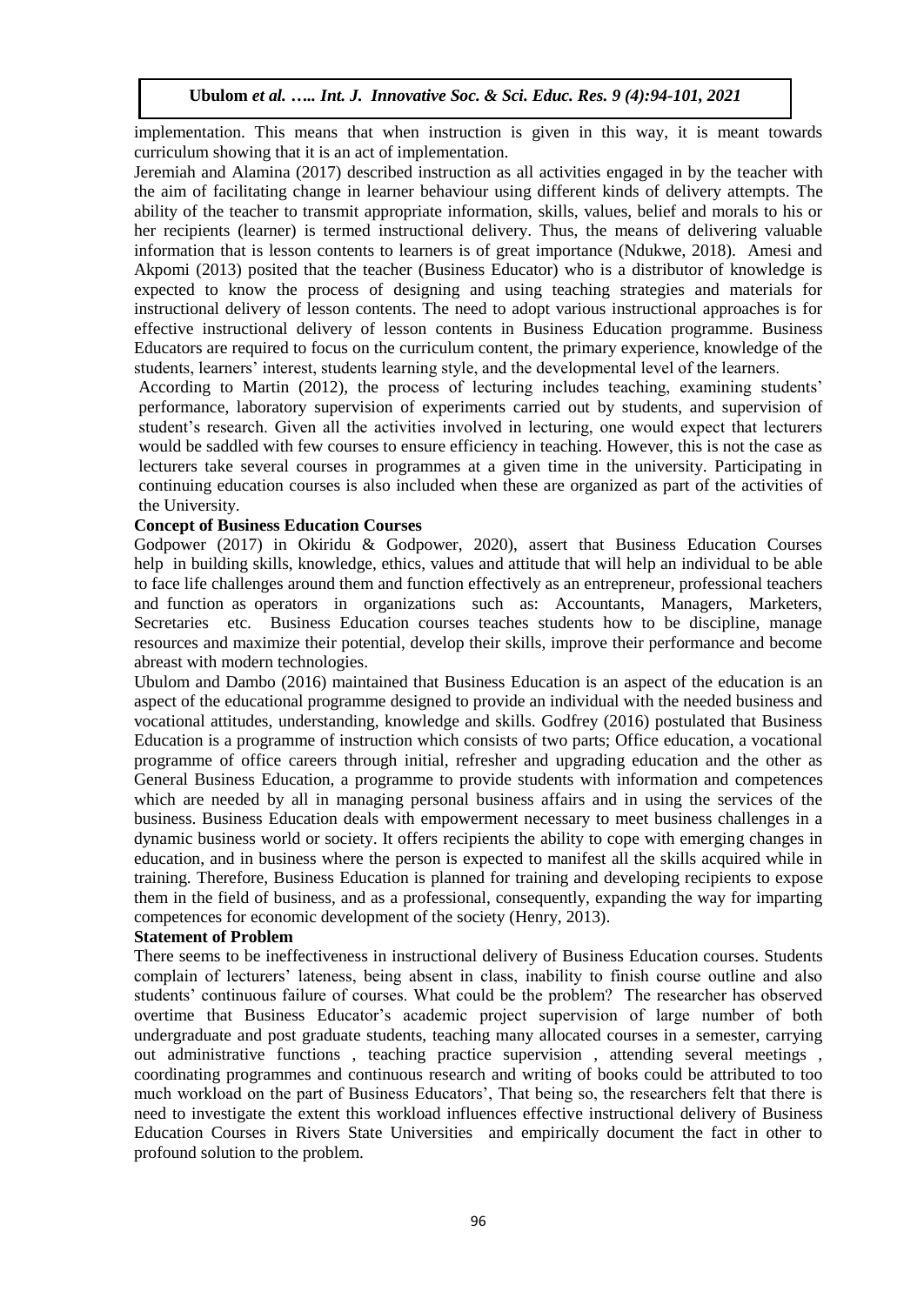# **Purpose of the Study**

The aim of the study was to investigate the influence of Business Educators' workload on effective instructional delivery of Business Education courses in Rivers State universities. Specifically, the study seeks to determine:

- 1. The extent teaching many allocated courses in a semester influence Business Educators' instructional delivery of Business Education courses in Rivers State universities.
- 2. To what extent does administrative function influence Business Educators' instructional delivery of Business Education courses in Rivers State universities.

# **Research Questions**

The following research questions guided the study.

- 1. To what extent do many allotted courses in a semester influence Business Educators' instructional delivery of Business Education courses in Rivers State universities?
- 2. To what extent does administrative function influence Business Educators' instructional delivery of Business Education courses in Rivers State universities?

## **Hypotheses**

- 1. There is no significant difference in the mean ratings of Business Educators in Rivers State University (RSU) and Ignatius Ajuru University of Education (IAUE) on the extent to which courses allocated to them in a semester influence instructional delivery of Business Education courses in Rivers State universities.
- 2. There is no significant difference in the mean ratings of Business Educators in Rivers State University (RSU) and Ignatius Ajuru University of Education (IAUE) on the extent to which administrative functions influence instructional delivery of Business Education courses in Rivers State universities.

# **METHODS**

The study area was in Rivers State owned Universities offering Business Education programme. Descriptive survey research design was adopted for this study. The population of the study comprised of 77 Business Educators from Rivers state owned Universities offering Business Education. Due to the fact that the population of the study is small, the researchers adopted a census technique to engage all the seventy-seen (77) Business Educators. However 73 made up of 18 from Rivers State University and 57 from Ignatius Ajuru University of Education responded to the instrument. The researchers developed 12 item structured questionnaires for data collection of the study. The study adopted a 4 point rating scale, with span options of High Extent (HE), Moderate Extent (ME), Low Extent (LE) and Very Low Extent (VLE). Pearson Product Moment Correlation coefficient (PPMCC) statistical tool was used to determine the reliability of the instrument and a coefficient of 0.76 was obtained. The research questions were answered using the weighted mean and standard deviation while the hypotheses were tested using z-test .The decision rule stands to accept the mean points up to 2.50 and above for the research questions, otherwise rejected, which the null hypotheses were accepted when the calculated r is lesser than the r-critical value, if otherwise rejected.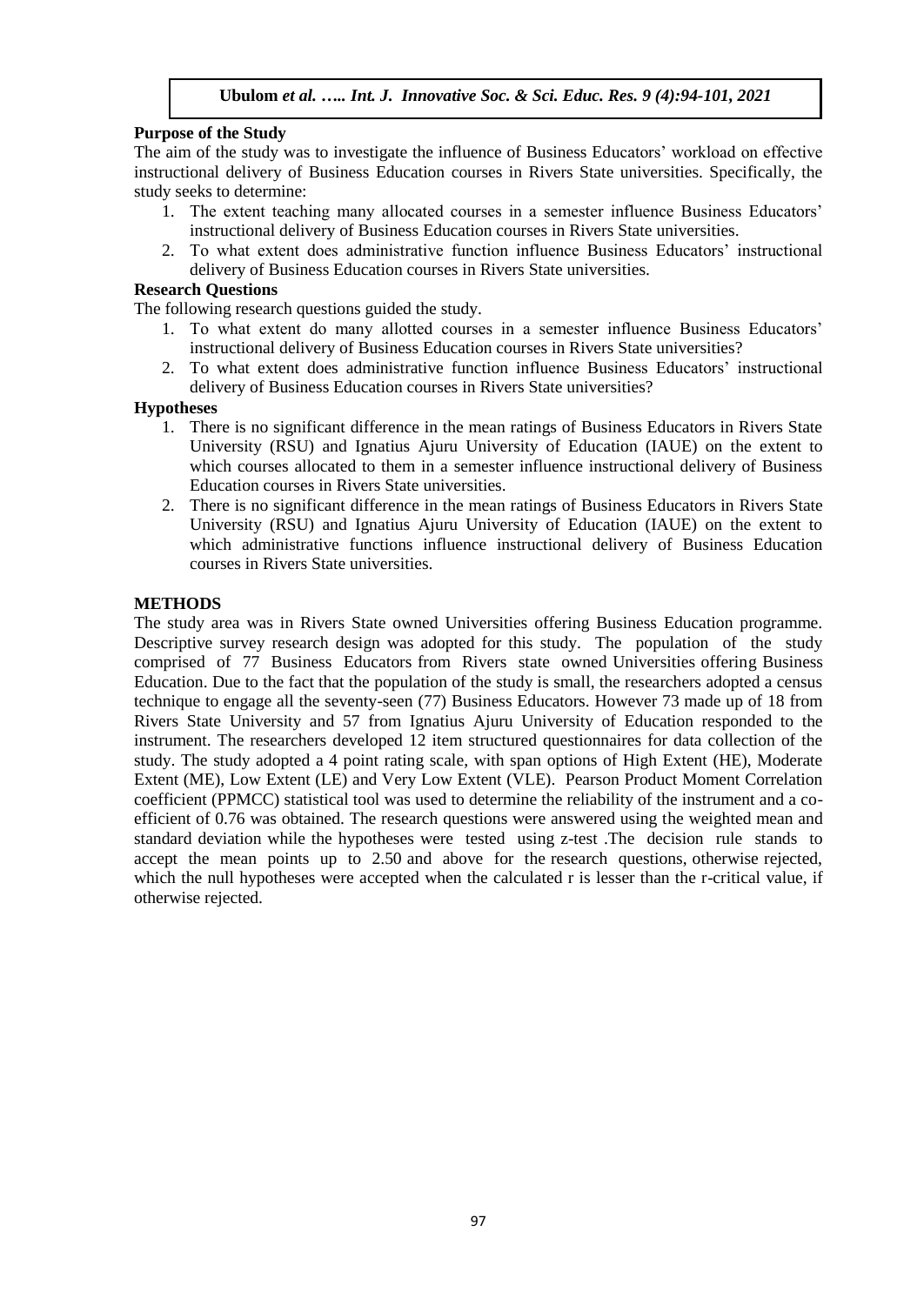## **RESULTS**

**Research Question 1:** *To what extent does teaching of many allocated courses in a semester influence Business Educators' instructional delivery of Business Education courses in Rivers State universities?*

**Table 1: Mean and Standard Deviation of the Responses of Business Educators on the Extent to which Teaching of Many Allocated Courses in a Semester Influence Effective Delivery of Business Education Courses (N73)**

| S/N            | <b>Item</b>                                                                                                       | $RSU(N=18)$ |      | IAUE $(N=55)$ |              |      |             | <b>RSU &amp; IAUE Combined</b> |      |             |
|----------------|-------------------------------------------------------------------------------------------------------------------|-------------|------|---------------|--------------|------|-------------|--------------------------------|------|-------------|
|                |                                                                                                                   | X           | S.D  | <b>Rmks</b>   | $\mathbf{X}$ | S.D  | <b>Rmks</b> | $\mathbf{X}$                   | S.D  | <b>Rmks</b> |
| $\overline{1}$ | Instructional<br>delivery<br>for<br><b>Business</b>                                                               | 3.17        | 0.90 | ME            | 2.73         | 1.10 | <b>ME</b>   | 2.95                           | 1.03 | <b>ME</b>   |
|                | Educators is not effective due to much<br>courses allocated for a session.                                        |             |      |               |              |      |             |                                |      |             |
| 2              | Business educators have limited time<br>for leisure hence negatively affects<br>instructional delivery            | 2.78        | 1.08 | <b>ME</b>     | 2.78         | 1.12 | <b>ME</b>   | 2.78                           | 1.1  | ME          |
| 3              | Most times, deadlines for academic<br>activities are not met due to large course<br>allocation.                   | 3.10        | 1.05 | ME            | 2.87         | 0.94 | ME          | 2.99                           | 0.99 | <b>ME</b>   |
| 4              | Teaching many number of courses can<br>cause stress among Business Educators'                                     | 2.89        | 1.04 | ME            | 2.93         | 0.87 | <b>ME</b>   | 2.91                           | 0.95 | <b>ME</b>   |
| 5              | Teaching many courses affects Business<br>Educators' to cover up course outline<br>before the end of the semester |             | 1.10 | ME            | 2.78         | 0.94 | <b>ME</b>   | 2.75                           | 1.02 | <b>ME</b>   |
| 6              | Teaching output is low when<br>overloaded with courses                                                            | 2.94        | 0.98 | <b>ME</b>     | 2.75         | 1.09 | <b>ME</b>   | 2.85                           | 1.04 | <b>ME</b>   |
|                | <b>Grand Mean &amp; SD</b>                                                                                        | 2.93        | 1.03 | ME            | 2.81         | 1.01 | ME          | 2.87                           | 1.03 | ME          |

**Source:** Field Survey, 2021

Data contained in Table 1 shows the grand mean scores of RSU and IAUE Business Educators' on the extent to which teaching many allocated courses in a semester influences their instructional delivery of Business Education Courses and the scores were 2.93 and 2.81 respectively, while the corresponding standard deviation mean is 1.03 and 1.01. These scores were obviously above the decision mean of 2.50. This indicates that teaching many allocated courses in a semester influence their instructional delivery.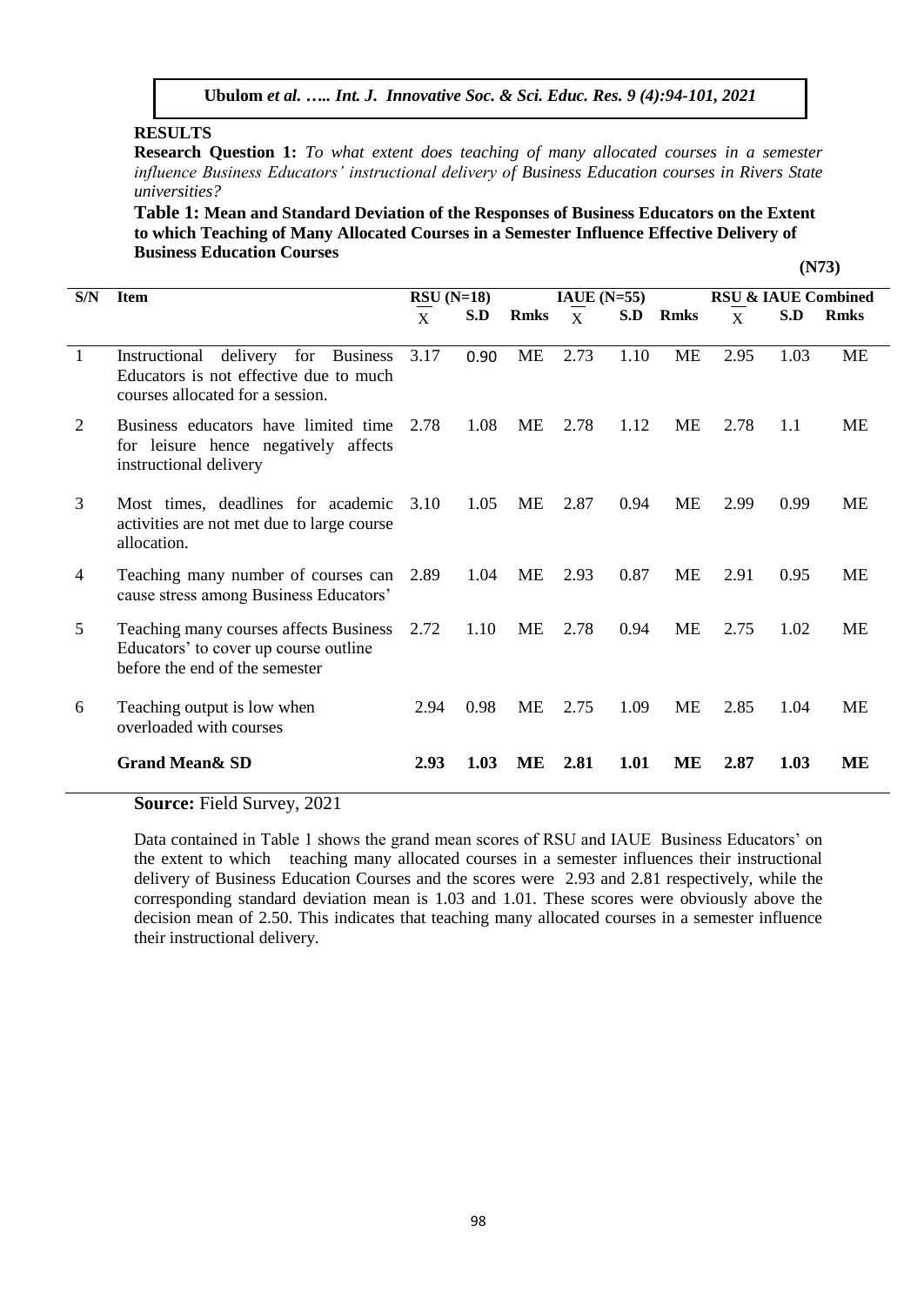**Research Question 2:** *To what extent does addition of administrative duties to teaching influence Business Educators' instructional delivery of Business Education courses in Rivers State universities?*

**Table 2: Mean and Standard Deviation of the Responses of Business Educators on the Extent to which Addition of Administrative Functions to Teaching Influence Effective Delivery of Business Education Courses**

**(N=73)** 

|                |                                                                                                                                              |             |      | $(N=13)$      |                |             |             |                                |      |             |
|----------------|----------------------------------------------------------------------------------------------------------------------------------------------|-------------|------|---------------|----------------|-------------|-------------|--------------------------------|------|-------------|
| S/N            | <b>Item</b>                                                                                                                                  | $RSU(N=18)$ |      | $IAUE$ (N=55) |                |             |             | <b>RSU &amp; IAUE Combined</b> |      |             |
|                |                                                                                                                                              | X           | S.D  | <b>Rmks</b>   | $\overline{X}$ | S.D         | <b>Rmks</b> | X                              | S.D  | <b>Rmks</b> |
|                |                                                                                                                                              |             |      |               |                |             |             |                                |      |             |
| $\overline{7}$ | Sometimes, course works are not covered<br>due to administrative work.                                                                       | 3.05        | 1.02 | <b>ME</b>     | 2.76           | 0.99        | <b>ME</b>   | 2.91                           | 1.01 | <b>ME</b>   |
| 8              | Administrative duties leaves Business<br>educators with little or no time for<br>research and writing books useful for<br>class instruction. | 2.78        | 1.13 | ME            | 2.78           | 1.12        | ME          | 2.78                           | 1.13 | ME          |
| 9              | Administrative duties affects Business<br>Educator's rest time as they work during<br>long breaks.                                           | 3.28        | 0.87 | <b>ME</b>     | 2.75           | 1.09        | ME          | 3.02                           | 0.98 | ME          |
| 10             | Business Educator's with administrative<br>duties are unable to carry out periodic<br>continous assesment exercise and mark<br>them.         | 2.67        | 1.10 | ME            | 2.95           | 0.75        | ME          | 3.02                           | 0.93 | МE          |
| 11             | Due to administrative duties, lecturers are.<br>unavoidably absent for some classes                                                          | 2.50        | 1.05 | ME            | 2.78           | 0.96        | ME          | 2.81                           | 0.93 | ME          |
| 12             | Administrative duties reduce the duration<br>of time a lecturer has to prepare for<br>teaching.                                              | 3.11        | 0.93 | ME            | 2.73           | 1.10        | ME          | 2.64                           | 1.01 | ME          |
|                | <b>Grand Mean SD</b>                                                                                                                         | 2.88        | 1.02 | ME            | 2.79           | <b>1.00</b> | ME          | 2.85                           | 1.01 | ME          |

**Source:** Field Survey, 2021

The grand mean scores of Business Educators of Rivers state University and Ignatius Ajuru University of Education on the extent to which administrative duties influences Business Educators instructional delivery were 2.88 and 2.79 respectively. These are above the decision mean of 2.50, an indication that Administrative work affects instructional delivery of Business Education courses. **Hypothesis 1:** There is no significant difference in the mean ratings of Business Educators in Rivers State University (RSU) and Ignatius Ajuru University of Education (IAUE) on the extent to which teaching many courses allocated to them in a semester influence instructional delivery of Business Education courses in Rivers State universities.

**Table 3: Z-test Analysis of Mean Responses of Business Educators in Rivers State University (RSU) and Ignatius Ajuru University of Education (IAUE) on The Extent to which Teaching many Allocated Courses in a Semester Influence Effective Delivery of Business Education Courses**

| <b>Respondents</b> N |    | $\overline{\mathbf{X}}$ | S.D  | $\infty$ | Z-Cal | Z-Crit | <b>Decision</b> |
|----------------------|----|-------------------------|------|----------|-------|--------|-----------------|
| <b>RSU</b>           | 18 | 2.93                    | 1.03 |          |       |        |                 |
| <b>IAUE</b>          | 55 | 2.81                    | 1.01 | 0.05     | 0.86  | 1.96   | Accepted        |

*Source:* **Field Survey, 2021.**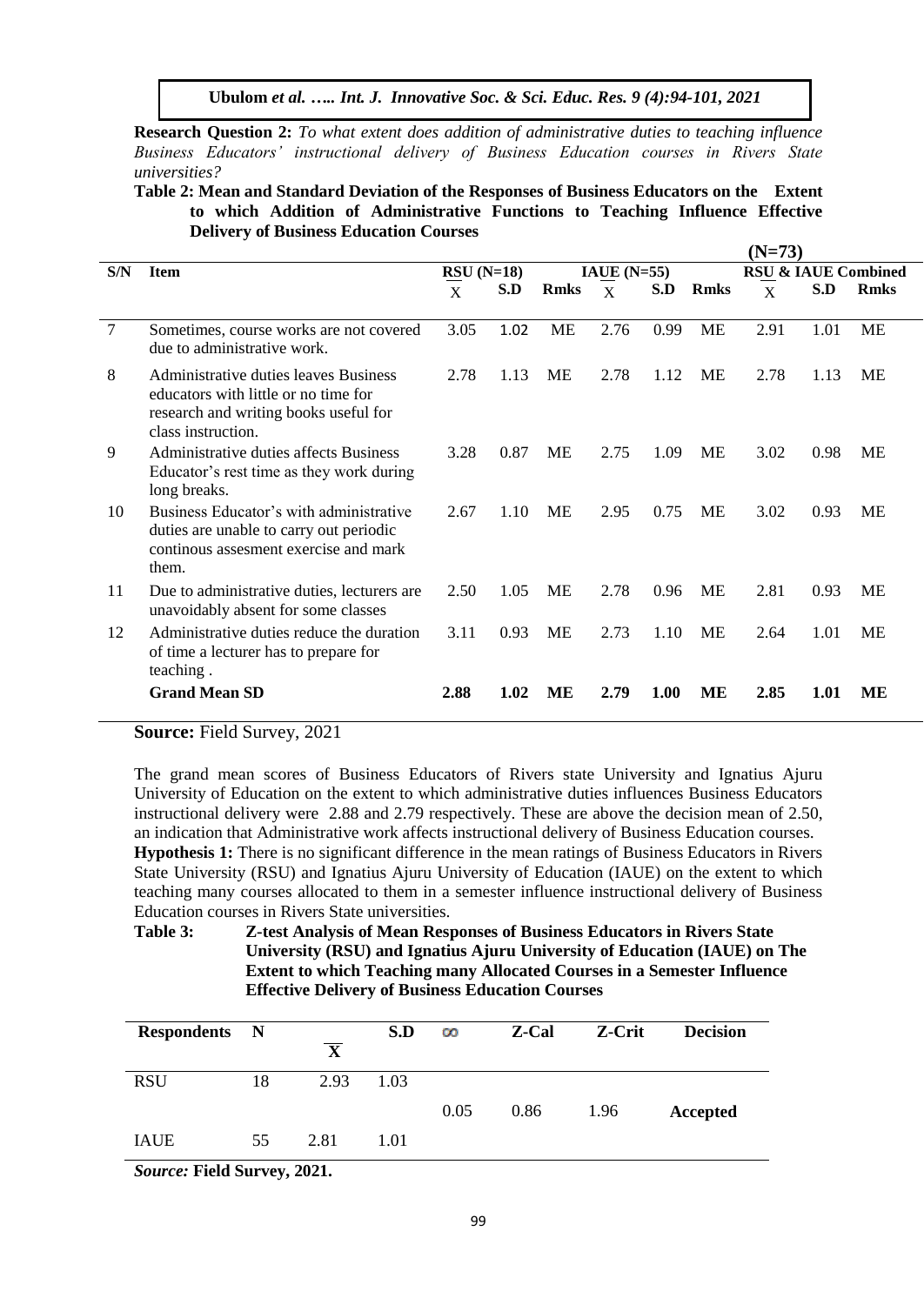The information in Table 3 revealed that z-calculated value of 0.86 is less than z-critical value of 1.96. The null hypothesis is therefore accepted. This means that Business Educators in Rivers State University and Ignatius Ajuru University of Education do not differ significantly in their mean rating on how teaching many allocated courses in a semester influence their instructional delivery. **Hypothesis 2:** There is no significant difference in the mean ratings of Business Educators in Rivers State University (RSU) and Ignatius Ajuru University of Education (IAUE) on the extent to which addition of administrative functions to teaching influence instructional delivery of Business Education courses in Rivers State universities.

# **Table 4. Z-test Analysis of Mean Responses of Business Educators in Rivers State University (RSU)and Ignatius Ajuru University of Education (IAUE) on the extent to which addition of administrative functions to Teaching influence Effective Delivery of Business Education Courses**

| <b>Respondents</b> N |    | $\overline{\mathbf{x}}$ | S.D  | $\infty$ |      | <b>Z-Cal Z-Crit</b> | <b>Decision</b> |
|----------------------|----|-------------------------|------|----------|------|---------------------|-----------------|
| <b>RSU</b>           | 18 | 2.88                    | 1.02 |          |      |                     |                 |
|                      |    |                         |      | 0.05     | 0.64 | 1.96                | Accepted        |
| <b>IAUE</b>          | 55 | 2.79                    | 1.00 |          |      |                     |                 |
|                      |    | - - - -                 |      |          |      |                     |                 |

*Source:* **Field Survey, 2021.**

The information in Table 4 revealed that z-calculated value of 0.64 is less than z-critical value of 1.96. The null hypothesis is therefore accepted. This means that Business Educators in Rivers State University and Ignatius Ajuru University of Education do not differ significantly in their mean rating on how administrative duties influence their instructional delivery.

# **DISCUSSION OF FINDINGS**

Findings from this study revealed that both Business Educators in RSU and IAUE agreed that number of courses allocated to Business Educators affects their instructional delivery as they have limited time for leisure and stressed out which causes their teaching output to be low. They may even not be able to cover up course outline before the end of the semester. Angela, Damian and Graham (2018), supported the finding by stating; a system whereby courses can be allocated to lecturers based on their preferred courses with respect to their areas of specialization and not just allocating much courses to lecturers. This will facilitate efficient and effective course allocation and delivery. Also the finding corroborated with the findings of Martin (2012) who asserted that the process of lecturing to include teaching and examining of students. Given all the activities involved in lecturing, one would expect that lecturers would be saddled with few courses to ensure efficiency in teaching. However, this is not the case as lecturers take several courses in programmes at a given time in the university.

Analysis of data in Table 2 revealed that both Business Educators in RSU and IAUE agreed Administrative duties affects negatively instructional delivery from Business Educators in Rivers State Universities.This finding was in line with the findings of Gallego, Geogantziz, Montaner and Amaral (2012) which revealed that the quality of teaching of lecturers are negatively affected by Administrative duties. This may arise because many of these duties do not entail a compensating reduction in teaching load.

# **CONCLUSIONS**

Based on the findings of this study, it was concluded in view of the results obtained from the study, that teaching of many courses and administrative functions negatively influences instructional delivery of Business Education Courses in Rivers State Universities. It is therefore important that more lecturers should be recruited particularly in faculties or departments with high student population, in order to reduce their workload.